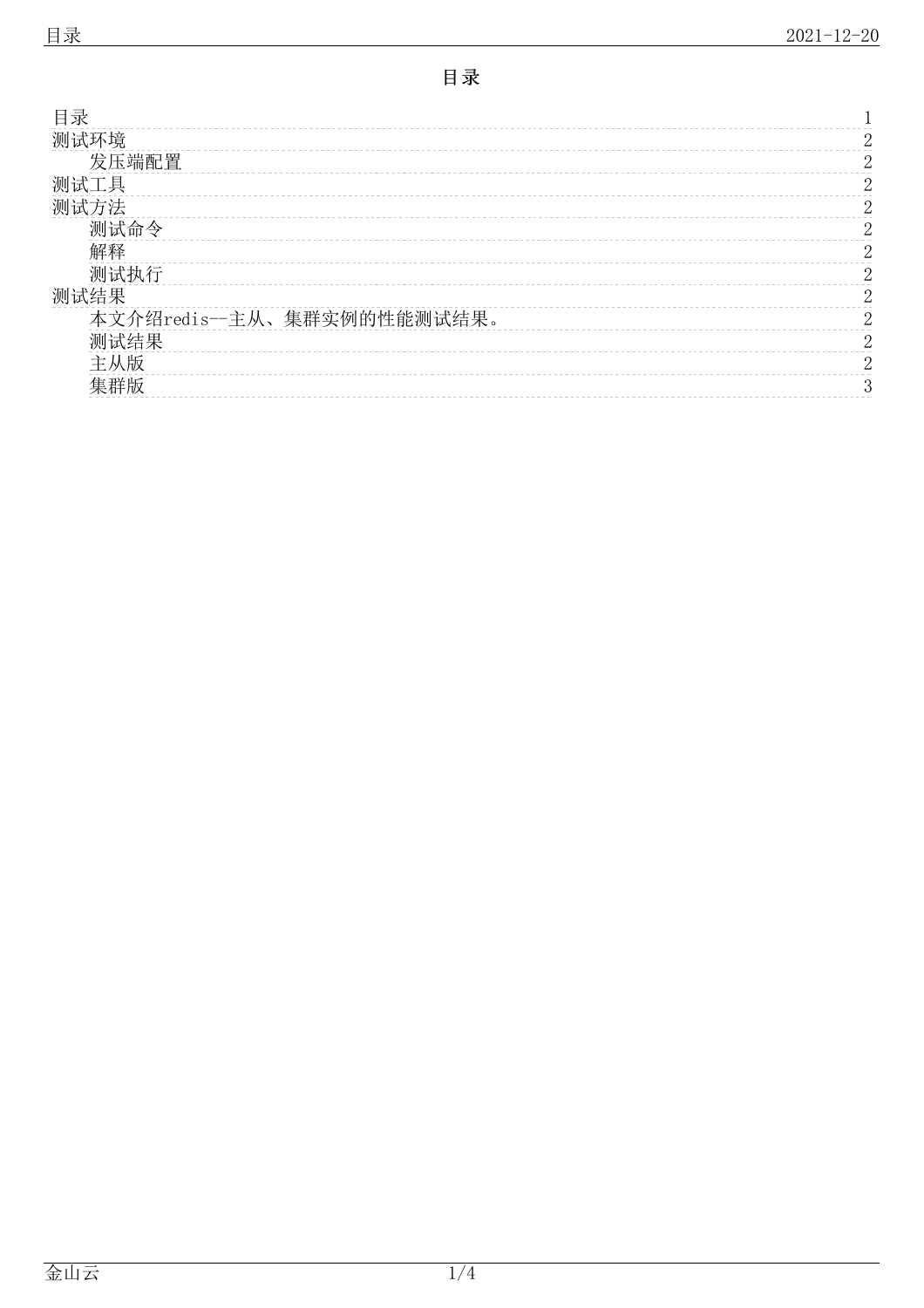# <span id="page-1-0"></span>测试环境

redis实例数据中心与可用区:华北1(北京)-可用区B

### <span id="page-1-1"></span>发压端配置

### 配置项 配置信息

数据中心与可用区 华北1 (北京)-可用区B 云服务器类型 通用型N3 操作系统 centos-6.5 规格 8C32G 网络带宽 最大2.5Gb/s 数量 6台

## <span id="page-1-2"></span>测试工具

本次使用的测试工具为memtier\_benchmark, 是Redis Labs推出的命令行工具, 可用于在键值存储数据库中生成数据负载并进 行压力测试。

# <span id="page-1-3"></span>测试方法

#### <span id="page-1-4"></span>测试命令

memtier benchmark -s  $\langle$ redis-ip $\rangle$  -p 6379 -a  $\langle$ password $\rangle$  -c 20 -d 32 --threads=10 --ratio=1:1 --test-time=1200

#### <span id="page-1-5"></span>解释

| 命令参数                   | 官方解释                                                                        | 备注              |
|------------------------|-----------------------------------------------------------------------------|-----------------|
|                        | $-c$ , $-c$ lients=NUMBER Number of clients per thread (default: 50)        | 模拟客户端数量, 每个线程   |
|                        | $-t$ , $-t$ hreads=NUMBER Number of threads (default: 4)                    | 开启的线程数          |
| --ratio=RATIO          | Set:Get ratio (default: 1:10)                                               | 读写比例            |
| $-$ test $-$ time=SECS | Number of seconds to run the test                                           | 工具持续运行时间, 单位: 秒 |
| $\neg$ pipeline=NUMBER | Number of concurrent pipelined requests (default: 1) 压测过程中不使用pipeline,按默认值1 |                 |

#### <span id="page-1-6"></span>测试执行

1、3台云主机为1组,同时压测同1个redis实例

2、观察redis实例中proxy节点或redis-server节点的CPU使用率,以其CPU使用率最大为原则,调整发压端数量。

## <span id="page-1-7"></span>测试结果

<span id="page-1-8"></span>本文介绍redis--主从、集群实例的性能测试结果。

#### <span id="page-1-9"></span>测试结果

压测结束后,汇总每组云主机上输出的测试结果,其中QPS计算和值

### <span id="page-1-10"></span>主从版

主从版压测过程中保证master节点的CPU利用率达到99%以上。

#### 测试指标为QPS 内存容量 数据库版本v4.0 数据库版本v5.0

| 1 G | 128150 | 124274 |
|-----|--------|--------|
| 2G  | 124607 | 125688 |
| 4G  | 123173 | 126215 |
| 8G  | 122350 | 122908 |
| 16G | 121059 | 123329 |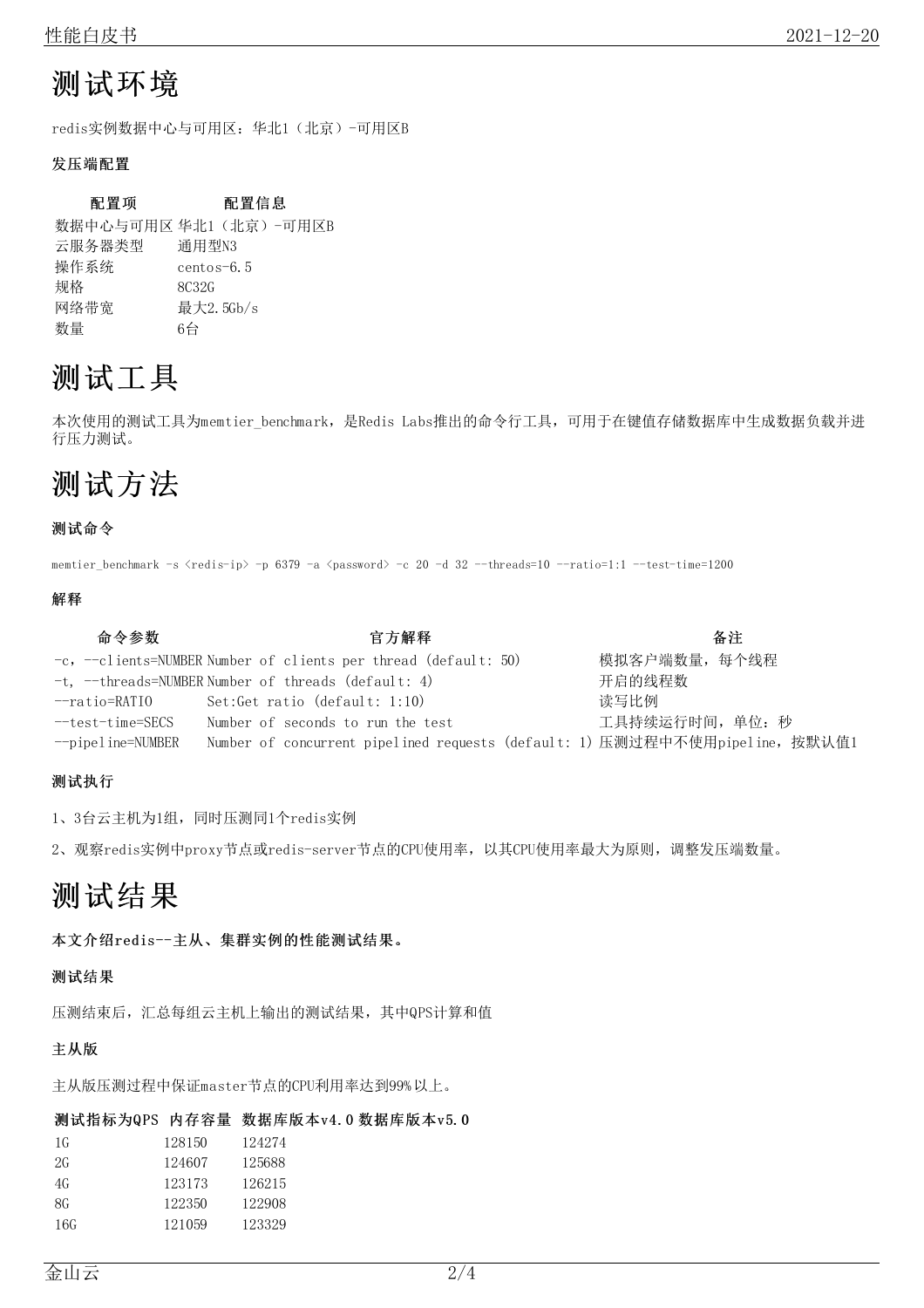| 32G | 124919 | 123508 |
|-----|--------|--------|
| 64G | 124145 | 123578 |
| 均值  | 124058 | 124214 |



<span id="page-2-0"></span>集群版

| 集群版压测过程中保证所有proxy<br>节点的CPU利用率达到97%以上。<br>测试指标为QPS | 内存容量<br>(GB) | 分片内存容<br>量 (GB) | 分片数            | proxy数量 | v4.0    | v5.0    | 均值     |
|----------------------------------------------------|--------------|-----------------|----------------|---------|---------|---------|--------|
|                                                    |              |                 |                |         |         |         |        |
| 10                                                 | 2            | 5               | 2              | 229209  | 238130  | 233670  | 116835 |
| 50                                                 | 5            | 10              | 3              | 336962  | 308530  | 322746  | 107582 |
| 100                                                | 10           | 10              | $\overline{4}$ | 414797  | 393098  | 403948  | 100987 |
| 150                                                | 20&10        | $7 + 1$         | $\overline{5}$ | 521425  | 483102  | 502264  | 100453 |
| 200                                                | 20           | 10              | 6              | 622144  | 576531  | 599338  | 99890  |
| 250                                                | 20&10        | $12+1$          | 7              | 667024  | 613268  | 640146  | 91449  |
| 300                                                | 20           | 15              | 8              | 750551  | 648575  | 699563  | 87445  |
| 350                                                | 20&10        | $17+1$          | 9              | 857573  | 733080  | 795327  | 88370  |
| 400                                                | 20           | $20\,$          | 10             | 887291  | 926625  | 906958  | 90696  |
| 450                                                | 20&10        | $22+1$          | 11             | 933074  | 911439  | 922257  | 83842  |
| 500                                                | 20           | 25              | 12             | 991331  | 908025  | 949678  | 79140  |
| 550                                                | 20&10        | $27 + 1$        | 13             | 1027160 | 1170650 | 1098905 | 84531  |
| 600                                                | 20           | 30              | 14             | 1075300 | 1096570 | 1085935 | 77567  |
| 650                                                | 20&10        | $32+1$          | 15             | 1107170 | 1008060 | 1057615 | 70508  |
| 700                                                | 20           | 35              | 16             | 1154260 | 1165790 | 1160025 | 72502  |
| 750                                                | 20&10        | $37 + 1$        | 17             | 1170150 | 1263880 | 1217015 | 71589  |
| 800                                                | 20           | 40              | 18             | 1221380 | 1213960 | 1217670 | 67648  |
|                                                    |              |                 |                |         |         |         |        |

单